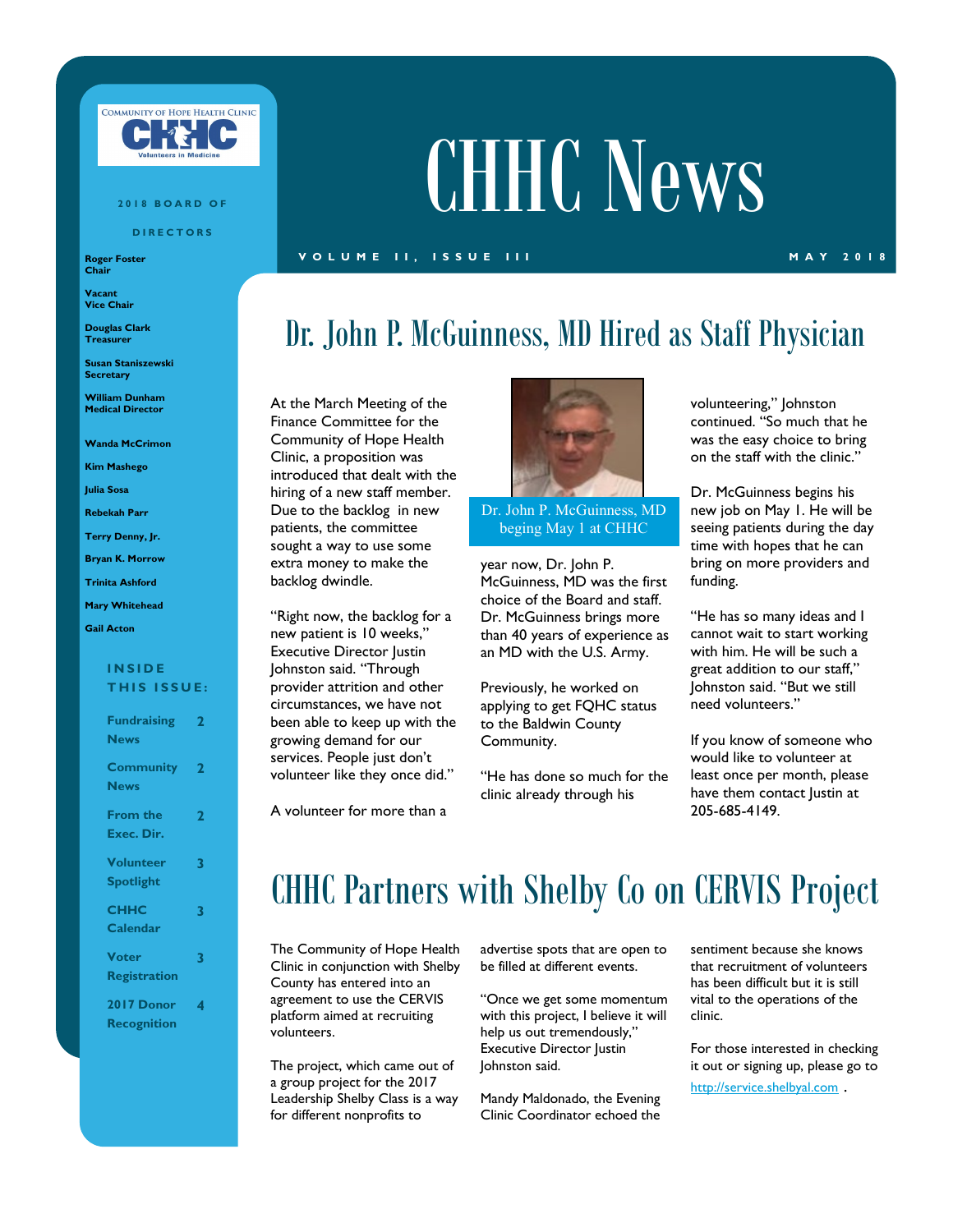### **P A G E 2**



CHHC Fundraising News

#### **Annual Fundraiser**

America's First Presents the 2nd Annual Community of Hope Health Clinic's Fundraising Dinner has been set for Tuesday, May 1, 2018 at 6:30 p.m. at the Pelham Civic Center.

As of April 20, more than 100 people are scheduled to attend. Because of prior commitments to the Pelham Civic Center, the event had to be moved up a week from last year, but is still within that window of the Birdies for Charity event. As soon as this event is complete, Justin will start turning his attention to other ways to raise money including next year's fundraiser.

#### **Birdies for Charity 2018**

The Community of Hope Health Clinic will be participating with the Regions Tradition Birdies for Charity Program once again in 2018.

If you are interested in donating via debit or credit card, there is no better way than to do it through this event. The page is

www.regionstradition.com/birdiesfor-charity and Regions will make sure that 100% of funds donated via this site will go to the charity of choice. What this means is, Regions does not charge the usual 2-3% fee associated with using a Visa or MasterCard.

The more funds we gather through this, the more potential for matching funds.

Help us out!

*Each Year, the Community of Hope spends thousands of dollars on office and medical supplies. If your company would like to donated one of these items, please let CHHC know.* 

Office products including: **Copy paper, Manila folders, Notepads (all sizes), Pens,** 

Durable Medical Equipment: **Diabetic testing supplies,** 

**binders**

# CHHC WISHLIST

**Diabetic shoes/ socks/hose, crutches, walkers, wheelchairs, braces**

Other Medical Equipment: **Specimen cups, Patient Drapes,** 

**disposable otoscope covers, tongue suppressors, gauze, bandages, medical tape, alcohol swabs, baby wipes, hand sanitizer.**

**Justin R. Johnston, Executive Director**



As we enter the Summer months, the Community of Hope Clinic tends to have more participation from its volunteers. With that said, the number of volunteers recently has seemed to be a "feast" or "famine."

### From the Executive Director

We want the patients of the Community of Hope Health Clinic to get as a good of an experience as you or I do.

If you know of someone who might, out of the kindness of their heart, be willing to give 3-4 hours per month or more to those less

fortunate, please send them my way. And tell them that they will get nothing but satisfaction from their selfless deeds.

1 to Refult

"The purpose of life is not to be happy. It is to be useful, to be honorable, to be compassionate, to have it make some difference that you have lived and lived well." -Ralph Waldo Emerson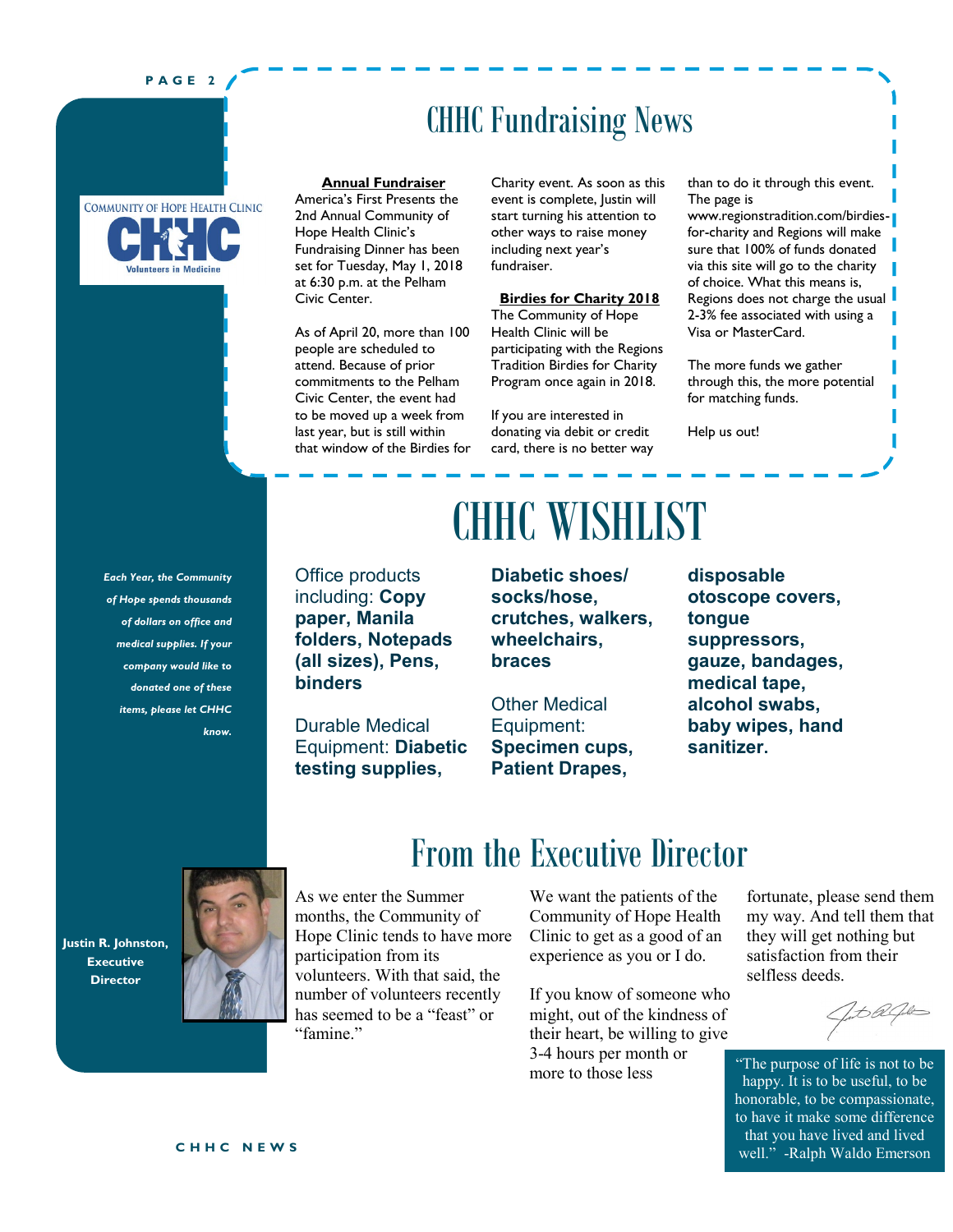# Volunteer Spotlight



**Lynnkeesha Gilmore volunteers as a receptionist on Thursday nights for CHHC**

Lynkeesha Gilmore has been a steady influence on the staff at the Community of Hope Health Clinic for years now.

Serving as a volunteer

# CHHC Calendar

### **Clinic Holidays (Closed)**

May 28-Memorial Day June 4-State Holiday

### **Upcoming Events**

May 1-Annual Fundraiser Executive Committee Meeting-TBD Finance Committee-TBD

receptionist, Mrs. Gilmore brings a smile to each clinic she volunteers at.

After a short hiatus, she returned the Clinic as a monthly volunteer in 2016 and can usually be found manning the front desk once a month.

Thanks for all that you do Lynkeesha!

**Thursday Meals Open**

**Community Events Calendar**

May 8-Shelby Co. Roundtable

May-24, 21 June-21, 28



capacities.

Liz Cochran has been volunteering at CHHC for a year and a half and has been doing so in two different

**CHHC**

She's filled in at triage during the Day Clinic when needed and just recently helped

CHHC go in a new direction by serving as and recruiting other scribes to help out with the patient load for Staff Physician, Dr. John P. McGuinness, MD.

Thank you so much, Liz and we look forward to seeing what great things bring for your future!

### **CHHC Staff**

**Justin R. Johnston Executive Director**

**Mandy Maldonado Clinic Coordinator**

> **Jocelyn Walker Clinic Coordinator**

**Karen Stough Office Manager**

**Dr. John P. McGuinness, MD Staff Phyician**

# From Shelby County

With elections coming up, the office for Shelby County has some news regarding polling places effective immediately.

Registered voters in Shelby County whose Precincts and Voting Centers have changed since the last election were notified recently. Postcards were mailed by the Board of Registrars in March/April to voters affected. The changes, approved by the County Commission in February 2018 , were due to overcrowding, inadequate

parking/access, and decrease in poll workers. For a complete list of the changes, voters can check their Voter Registration Card, visit alabamavotes.gov or call the Board of Registrars at 205-669-3913 to confirm voting locations.